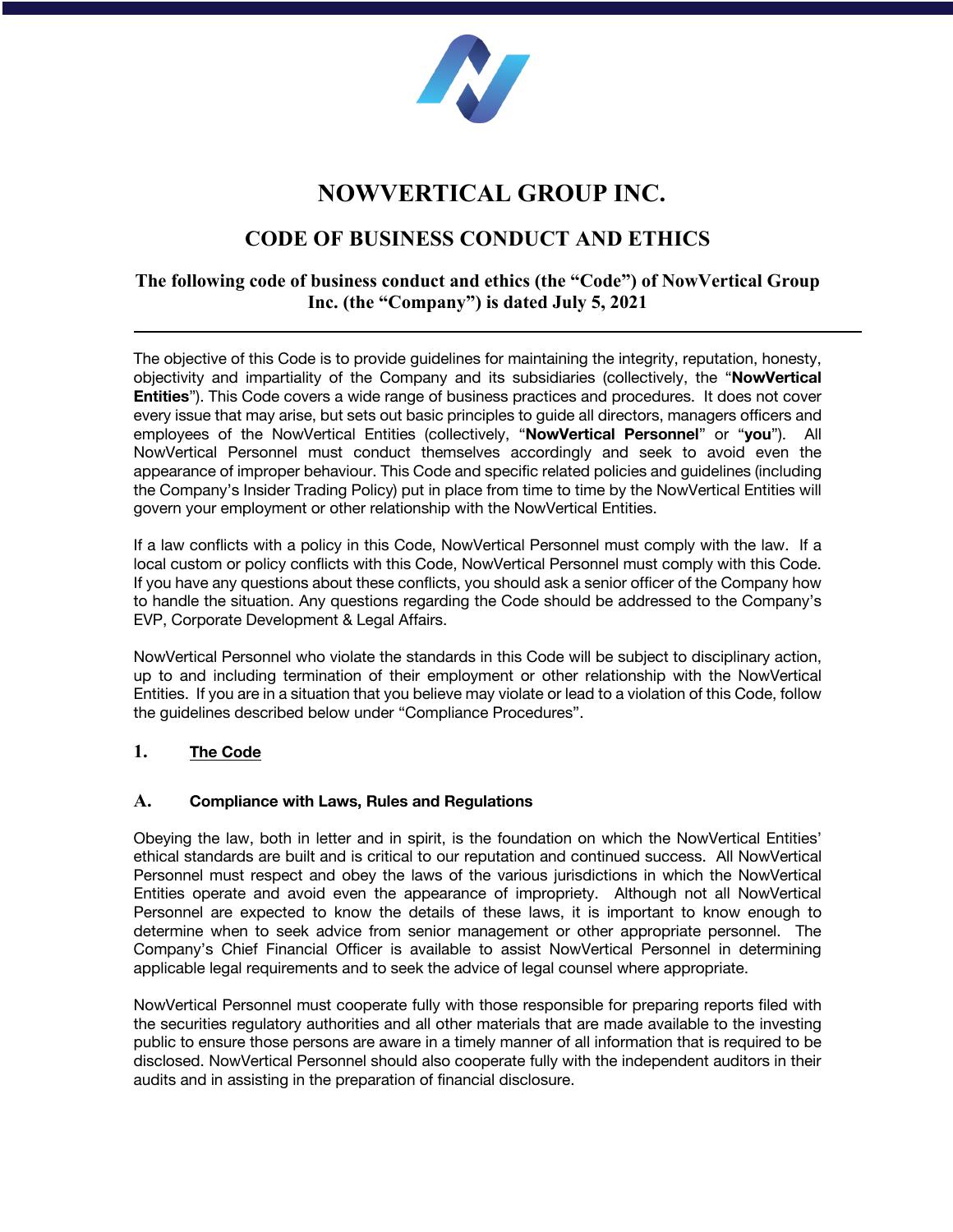

#### **B. Conflicts of Interest**

NowVertical Personnel are required to act with honesty and integrity and to avoid or fully disclose any interest, relationship or activity that may be harmful or detrimental to the Company's best interests or that may give rise to real, potential or the appearance of a conflict of interest with the interests of any of the NowVertical Entities.

A "**conflict of interest**" exists when a person's private interests interfere, or appear to interfere, in any way from the interests of the Company. A conflict of interest can arise when NowVertical Personnel take actions or have interests that may make it difficult for them to perform their work for the Company objectively and effectively. Conflicts of interest also may arise when NowVertical Personnel or members of their families receive improper personal benefits as a result of their positions with a NowVertical Entity or when NowVertical Personnel, members of their family or entities they are associated with enter into transactions or conduct business with NowVertical Entities.

Conflicts of interest are prohibited as a matter of policy, except as may be approved as described below. Conflicts of interest may not always be clear-cut. Persons other than directors and executive officers who have questions about a potential conflict of interest or who become aware of an actual or potential conflict should discuss the matter with, and seek a determination and prior authorization or approval from, their supervisor or the Company's Chief Financial Officer. A supervisor may not authorize or approve conflict of interest matters or make determinations as to whether a problematic conflict of interest exists without first providing the Company's Chief Financial Officer with a written description of the activity and seeking the Chief Financial Officer's written approval. If the supervisor is involved in the potential or actual conflict, the matter should instead be discussed directly with the Company's Chief Financial Officer. Directors and executive officers must seek determinations and prior authorizations or approvals of potential conflicts of interest exclusively from the Company's board of directors (the "**Board**").

# **C. Confidentiality**

NowVertical Personnel must maintain the confidentiality of confidential information entrusted to them by any NowVertical Entity and persons with whom the NowVertical Entities do business, except when disclosure is authorized under the Disclosure and Confidential Information Policy or required by laws or regulations. Confidential information includes all non-public information that might be of use to competitors or harmful to any NowVertical Entity or the person to whom it relates if disclosed. The obligation to preserve the confidentiality of confidential information continues even after NowVertical Personnel cease to have a relationship with the NowVertical Entities.

NowVertical Personnel who have access to confidential information are not permitted to use or share that information for trading purposes or for any other purpose except the conduct of the NowVertical Entities' business. All NowVertical Personnel should read and abide by the Company's Disclosure and Confidential Information Policy.

#### **D. Corporate Opportunities**

NowVertical Personnel are prohibited from taking for themselves personally opportunities that are discovered through the use of corporate property, information or positions without the consent of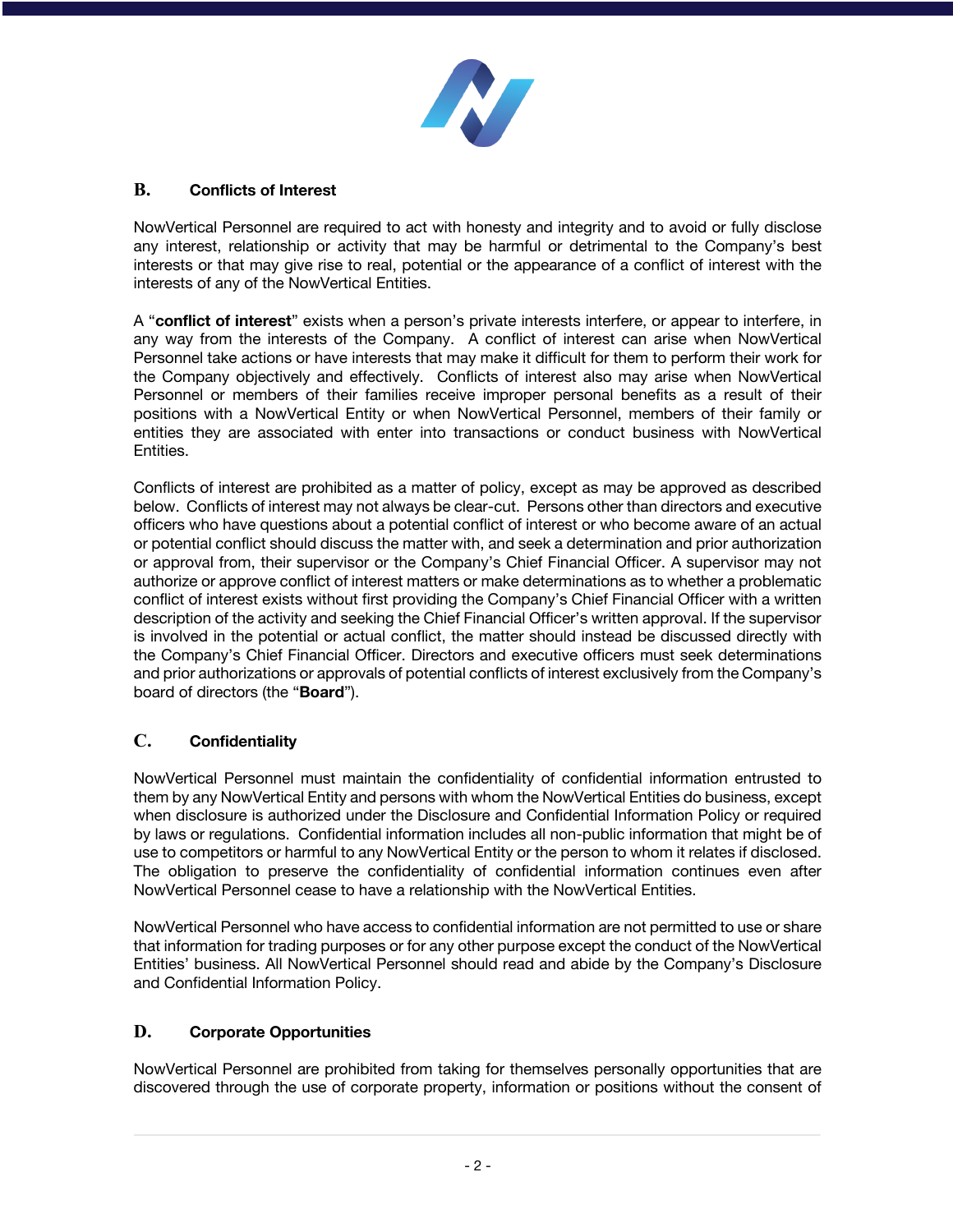

the Board and from using corporate property, information or positions for improper personal gain. No NowVertical Personnel may compete with any of the NowVertical Entities directly or indirectly. NowVertical Personnel owe a duty to each NowVertical Entity to advance its legitimate interests when the opportunity to do so arises.

# **E. Protection and Proper Use of NowVertical Entity Assets**

All NowVertical Personnel should endeavor to protect NowVertical Entity assets and ensure their efficient use. Theft, carelessness and waste have a direct impact on the profitability of the NowVertical Entities. Any suspected incident of fraud or theft should be reported immediately to the Company's Chief Financial Officer for investigation.

The obligation of NowVertical Personnel to protect the assets of the NowVertical Entities includes the NowVertical Entities' proprietary information. Proprietary information includes any information that is not known generally to the public or would be helpful to competitors of any of the NowVertical Entities. Examples of proprietary information include intellectual property (such as trade secrets, patents, trademarks and copyrights), business, marketing and service plans, designs, databases, salary information and any unpublished financial data and reports. Unauthorized use or distribution of this information would violate NowVertical Entity policy and could be illegal and result in civil or criminal penalties.

The obligation to preserve the confidentiality of proprietary information continues even after NowVertical Personnel cease to have a relationship with any of the NowVertical Entities.

NowVertical Entity assets may never be used for illegal purposes.

# **F. Information Protection**

The NowVertical Entities have physical and electronic safeguards in place to protect their information and all personal and confidential information entrusted to them. NowVertical Personnel should use these safeguards to minimize the risk of unauthorized or accidental disclosure of such information. Unauthorized collection, use or disclosure of personal or confidential information can harm the NowVertical Entities and their stakeholders and damage the trust that has been built. Breaches can be verbal, written or electronic and can be caused by error or malicious intent. If you become aware of a potential privacy, confidentiality or information security breach, you must promptly report it.

# **G. Competition and Fair Dealing**

The NowVertical Entities seek to excel and to outperform any competitors fairly and honestly through superior performance and not through unethical or illegal business practices. Taking proprietary information without the owner's consent, inducing disclosure of that information by past or present employees of other persons or using that information is prohibited. NowVertical Personnel should respect the rights of, and deal fairly with, the NowVertical Entities' competitors and persons with whom the NowVertical Entities have a business relationship. No NowVertical Personnel should take unfair advantage of anyone through illegal conduct, manipulation, concealment, abuse of proprietary information, misrepresentation of material facts or any other intentional unfair-dealing practice. Nor should any NowVertical Personnel act in a manner that may be anti-competitive under anti-trust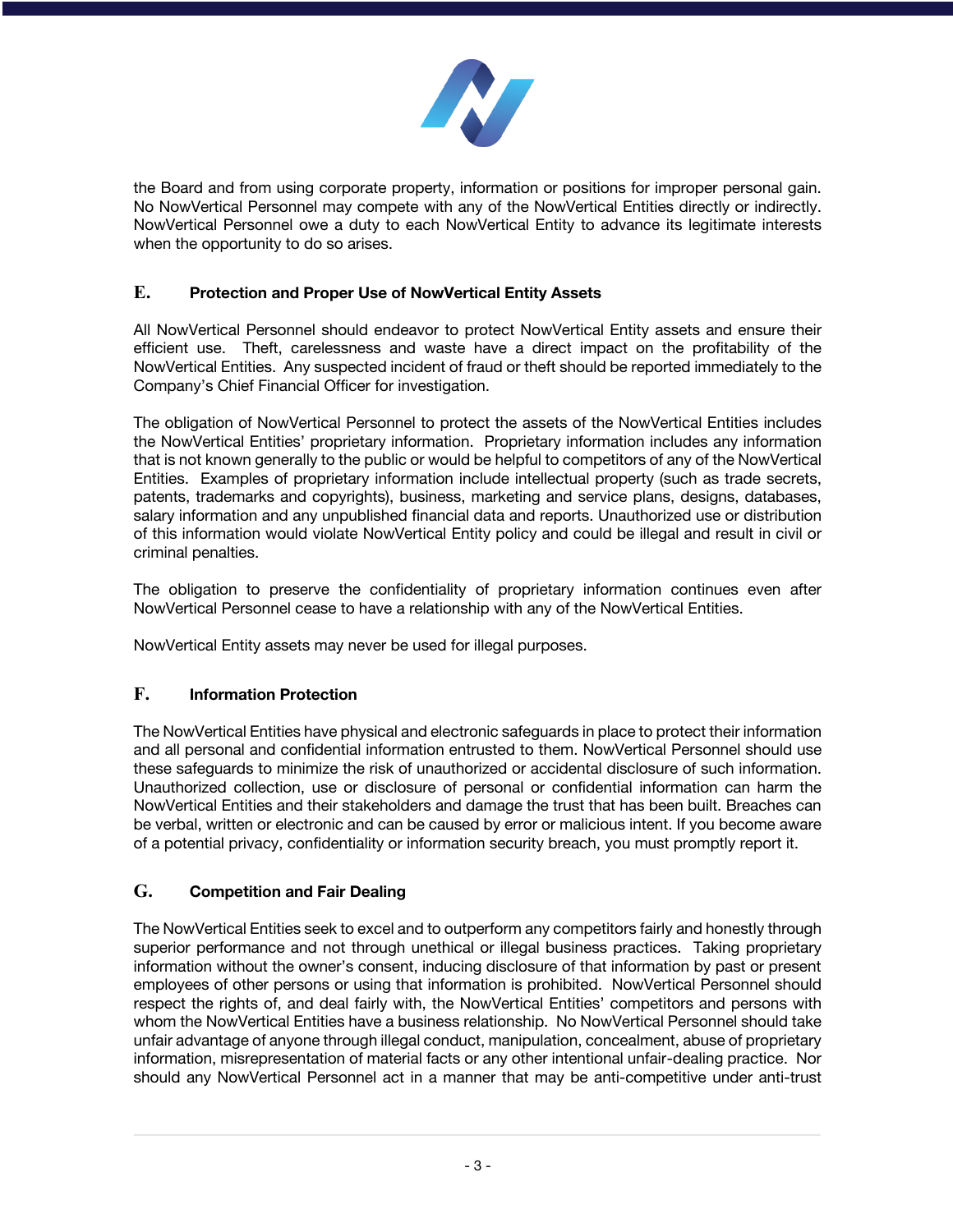

laws. The Company's Chief Financial Officer is available to assist NowVertical Personnel in determining the application of those laws and to seek the advice of legal counsel where appropriate.

# **H. Gifts and Entertainment**

Business gifts and entertainment are customary courtesies designed to build goodwill and constructive relationships among business partners. These courtesies may include such things as meals and beverages, tickets to sporting or cultural events, discounts not available to the general public, accommodation and other merchandise or services. In some cultures, they play an important role in business relationships. However, a problem may arise when these courtesies compromise, or appear to compromise, a NowVertical Entity's ability to make fair and objective business decisions or to gain an unfair advantage.

Offering or receiving any gift, gratuity or entertainment that might be perceived to unfairly influence a business relationship should be avoided. These guidelines apply at all times and do not change during traditional gift-giving seasons.

A gift or entertainment item should only ever be offered, given, provided, authorized or accepted by any NowVertical Personnel or their family members if it: (i) is not comprised of cash, (ii) is consistent with customary business practices, (iii) is not excessive in value, (iv) cannot be construed as a bribe or payoff, and (v) does not violate any laws. Notwithstanding the foregoing, if a disinterested third party would be likely to believe that the gift affected your judgment, then it must not be offered, given, provided, authorized or accepted. All business dealings must be on arm's-length terms and free from any favourable treatment resulting from the personal interests of NowVertical Personnel.

Strict rules apply when a NowVertical Entity does business with governmental agencies and officials (as discussed in more detail below). NowVertical Personnel should discuss with their supervisor or department head any gifts or proposed gifts about which they have any questions.

#### **I. Payments to Government Personnel**

All NowVertical Personnel must comply with all laws prohibiting improper payments to domestic and foreign officials. Other governments have laws regarding business gifts that may be accepted by government personnel. The promise, offer or delivery to an official or employee of various governments of a gift, favour or other gratuity in violation of these laws would not only violate the NowVertical Entities' policies but could also be a criminal offence. Illegal payments should not be made to government officials of any country. The Company's Chief Financial Officer can provide guidance to NowVertical Personnel in this area and seek the advice of legal counsel where appropriate.

# **J. Lobbying**

Any contact with government personnel for the purpose of influencing legislation or rule making, including such activity in connection with marketing or procurement matters, is considered lobbying. You are responsible for knowing and adhering to all relevant lobbying laws and associated gift laws, if applicable and for compliance with all reporting requirements. You must obtain the prior approval of the EVP, Corporate Development & Legal Affairs secretary to lobby or authorize anyone else (for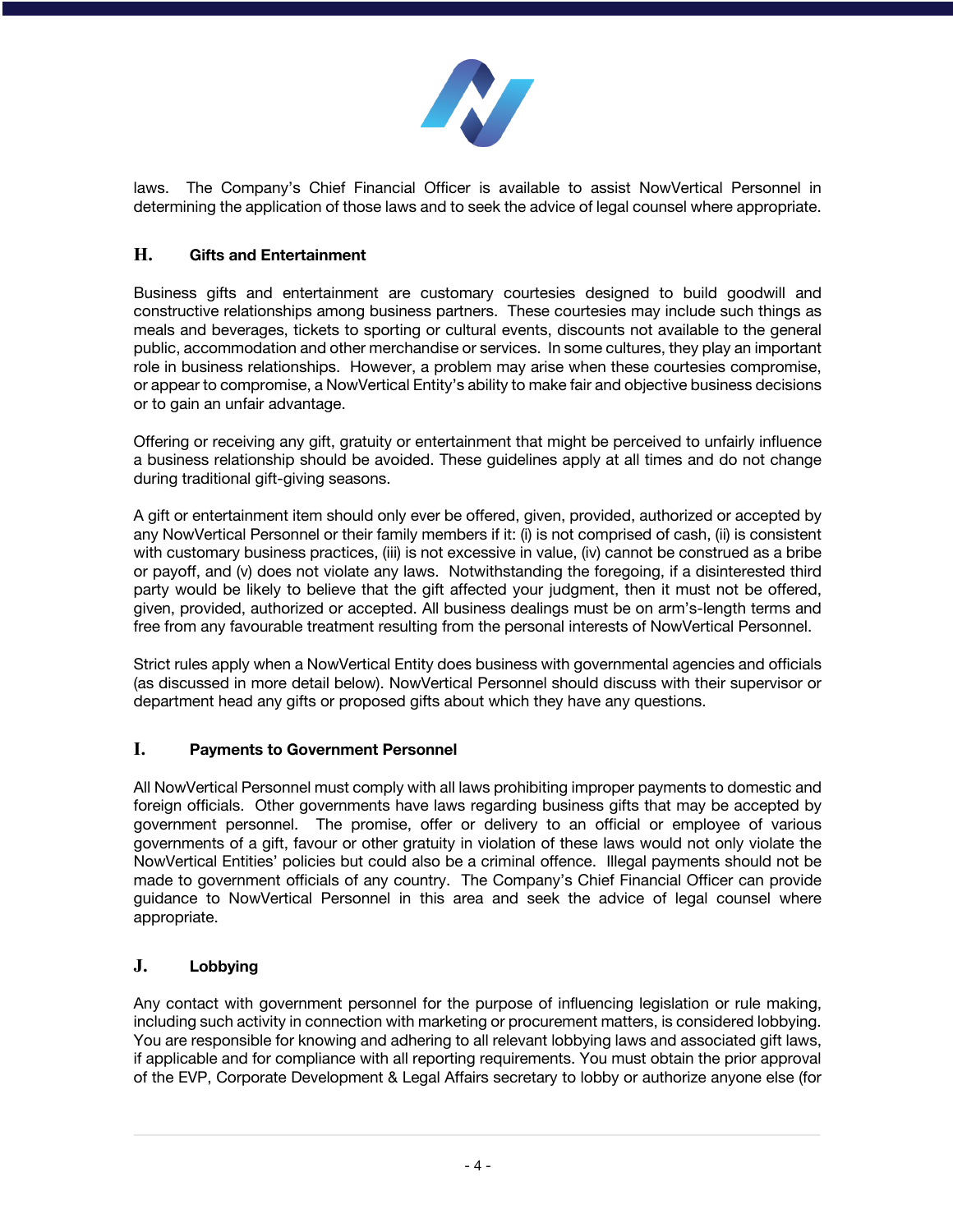

example, a consultant or agent) to lobby on behalf of any NowVertical Entity, except when lobbying involves only normal marketing activities and not influencing legislation or rule making.

#### **K. Human Rights in the Workplace**

The NowVertical Entities are committed to providing a workplace free of harassment, violence and discrimination. NowVertical Personnel are expected to foster a respectful work environment that adheres to the requirements of applicable human rights law and related workplace legislation. The NowVertical Entities are firmly committed to providing equal opportunity in all aspects of employment and recognize diversity as an important asset. The NowVertical Entities will not tolerate acts of discrimination based on age, ancestry, colour, race, citizenship, ethnic origin, creed, disability, family status, marital status, gender, sex, sexual orientation or any other ground of discrimination prohibited by law. NowVertical Personnel are encouraged to speak with their supervisor or Human Resources when a co-worker's conduct makes them uncomfortable and to report harassment when it occurs.

# **L. Health and Safety**

The NowVertical Entities strive to provide all NowVertical Personnel with a safe and healthy work environment. All NowVertical Personnel have responsibility for maintaining a safe and healthy workplace by following safety and health rules and practices and reporting accidents, injuries and unsafe equipment, practices or conditions to a supervisor or department head. Being under the influence, and the possession, of illegal drugs in the workplace will not be tolerated. NowVertical Personnel should report to work in condition to perform their duties, free from the influence of illegal drugs or alcohol.

# **M. Accuracy of Records and Reporting**

The NowVertical Entities require honest and accurate recording and reporting of information of the Company to make responsible business decisions. The Company's accounting records are relied upon to produce reports for management, directors, managers, securityholders, governmental agencies and persons with whom the Company does business. All of the Company's financial statements and the books, records and accounts on which they are based must appropriately reflect the Company's activities and conform to applicable legal, accounting and auditing requirements and to the Company's system of internal controls. Unrecorded or "off the books" funds or assets should not be maintained unless required by applicable law or regulation.

All NowVertical Personnel have a responsibility, within the scope of their positions, to ensure that the Company's accounting records do not contain any false or intentionally misleading entries. The Company does not permit intentional misclassification of transactions as to accounts, departments or accounting records. All transactions must be supported by accurate documentation in reasonable detail and recorded in the proper accounts and in the proper accounting period.

Many NowVertical Personnel use business expense accounts, which must be documented and recorded accurately in accordance with the Company's internal policies relating to travel and other expenses. If NowVertical Personnel are not sure whether a certain expense is legitimate, a supervisor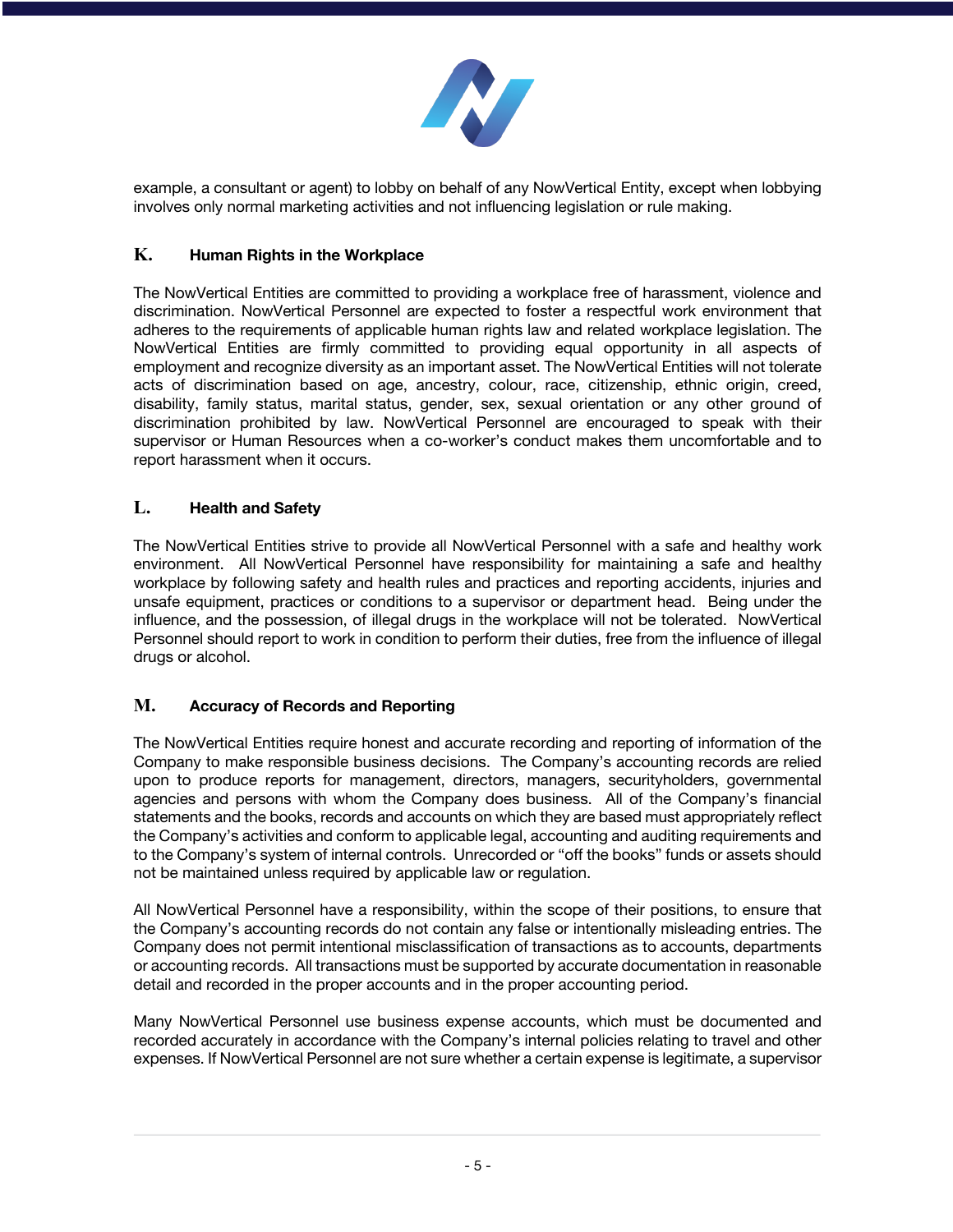

or department head can provide advice. General rules and guidelines are available from the Company's Chief Financial Officer.

Business records and communications often become public through legal or regulatory proceedings or the media. NowVertical Personnel should avoid exaggeration, derogatory remarks, guesswork or inappropriate characterizations that can be misunderstood. This requirement applies equally to communications of all kinds, including e-mail, informal notes, internal memos and formal reports.

#### **N. Use of E-mail and Internet Services**

E-mail and internet services are provided to assist NowVertical Personnel in carrying out their work. Incidental and occasional personal use is permitted, but never for personal gain or any improper purpose (including, without limitation, for any illegal activity, cyber-bullying and spam). NowVertical Personnel may not access, send or download any information that could be insulting or offensive to another person, such as sexually explicit messages, cartoons, jokes, unwelcome propositions, derogatory messages based on racial or ethnic characteristics, or any other message that could reasonably be viewed as harassment. Flooding NowVertical Entities' system with junk and trivial information hampers the ability of the system to handle legitimate business and is prohibited.

Messages (including voice-mail) and computer information sent, received or created by NowVertical Personnel are considered property of NowVertical Entities and NowVertical Personnel should recognize that these messages and information are not "private". Unless prohibited by law, NowVertical Entities reserve the right to access and disclose those messages and information as necessary for business purposes. NowVertical Personnel should use good judgment and not access, send messages or store any information that they would not want to be seen or heard by others.

#### **2. Waivers of the Code**

Any waiver of this Code for directors or officers may be made only by the Board (or a committee of the Board to whom that authority has been delegated) and any material waivers will be disclosed as required by law or stock exchange regulation.

# **3. Reporting and Illegal or Unethical Behaviour**

Each of the NowVertical Entities has a strong commitment to the conduct of its business in a lawful and ethical manner. NowVertical Personnel are encouraged to talk to supervisors, managers or other appropriate personnel about observed illegal or unethical behavior and when in doubt about the best course of action in a particular situation or report such behavior in accordance with the Company's Whistleblower Policy. It is the policy of the NowVertical Entities not to allow retaliation for reports of misconduct by others made in good faith. It is, at the same time, unacceptable to file a report knowing that it is false. All NowVertical Personnel are expected to cooperate in internal investigations of misconduct.

#### **4. Compliance Procedures**

All NowVertical Personnel must work to ensure prompt and consistent action against violations of this Code. However, in some situations it is difficult to know right from wrong. Since we cannot